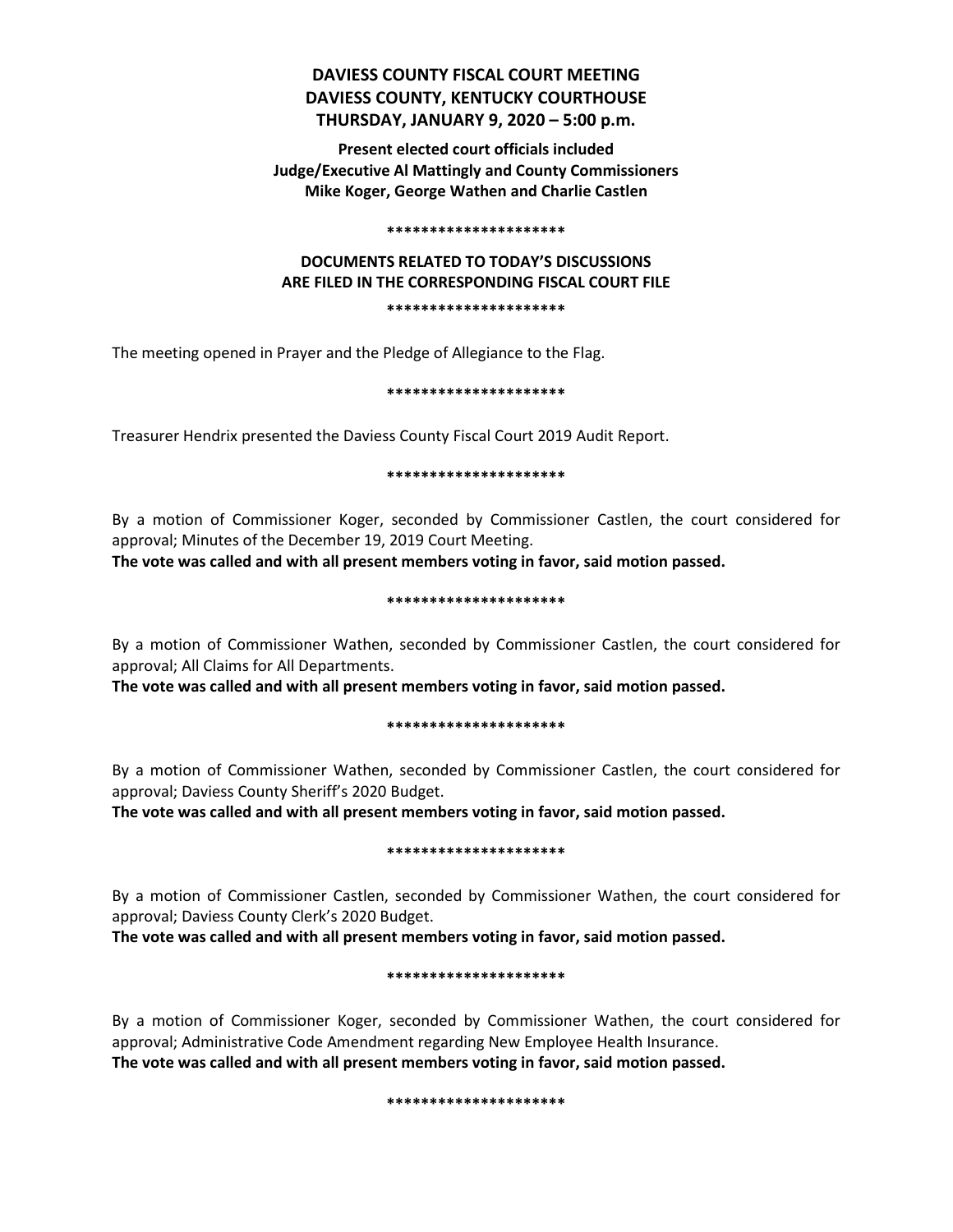By a motion of Commissioner Castlen, seconded by Commissioner Wathen, the court considered for approval; Resolution No. 01-2020 – Law Enforcement Protection Program (LEPP) 2020 Grant Application for Body Armor Vests for the Sheriff's Department.

**The vote was called and with all present members voting in favor, said motion passed.** 

#### **\*\*\*\*\*\*\*\*\*\*\*\*\*\*\*\*\*\*\*\*\***

By a motion of Commissioner Castlen, seconded by Commissioner Wathen, the court considered for approval; Resolution No. 02-2020 – Hazardous Mitigation Grant Program (HMGP) Application to purchase a Mobile Generator for EMA.

**The vote was called and with all present members voting in favor, said motion passed.** 

#### **\*\*\*\*\*\*\*\*\*\*\*\*\*\*\*\*\*\*\*\*\***

By a motion of Commissioner Koger, seconded by Commissioner Wathen, the court considered for approval; Fourth Amended Sentry Health Agreement.

Treasurer Hendrix noted that this simply extends the current agreement an additional year.

### **The vote was called and with all present members voting in favor, said motion passed.**

#### **\*\*\*\*\*\*\*\*\*\*\*\*\*\*\*\*\*\*\*\*\***

By a motion of Commissioner Wathen, seconded by Commissioner Castlen, the court considered for approval; Appoint Commissioner Mike Koger [40-2019] to the Greater Owensboro Chamber of Commerce Bd. - Term: 12/31/2019 - 12/31/2020.

**The vote was called and Judge Mattingly and Commissioners Castlen and Wathen voting in favor, Commissioner Koger abstained, said motion passed.** 

#### **\*\*\*\*\*\*\*\*\*\*\*\*\*\*\*\*\*\*\*\*\***

By a motion of Commissioner Wathen, seconded by Commissioner Koger, the court considered for approval; Appoint Stan Conn [1.4.20] to the West Daviess Co. Water Dist. Bd. - Term: 1/17/2020 - 1/17/2024

**The vote was called and with all present members voting in favor, said motion passed.** 

#### **\*\*\*\*\*\*\*\*\*\*\*\*\*\*\*\*\*\*\*\*\***

By a motion of Commissioner Castlen, seconded by Commissioner Wathen, the court considered for approval; Amend and Correct the appointment term of OMPC Board of Adjustments county appointee Bill Glenn to 12/31/2019 - 12/31/2023 – [Term was incorrectly listed when reappointed]. **The vote was called and with all present members voting in favor, said motion passed.** 

#### **\*\*\*\*\*\*\*\*\*\*\*\*\*\*\*\*\*\*\*\*\***